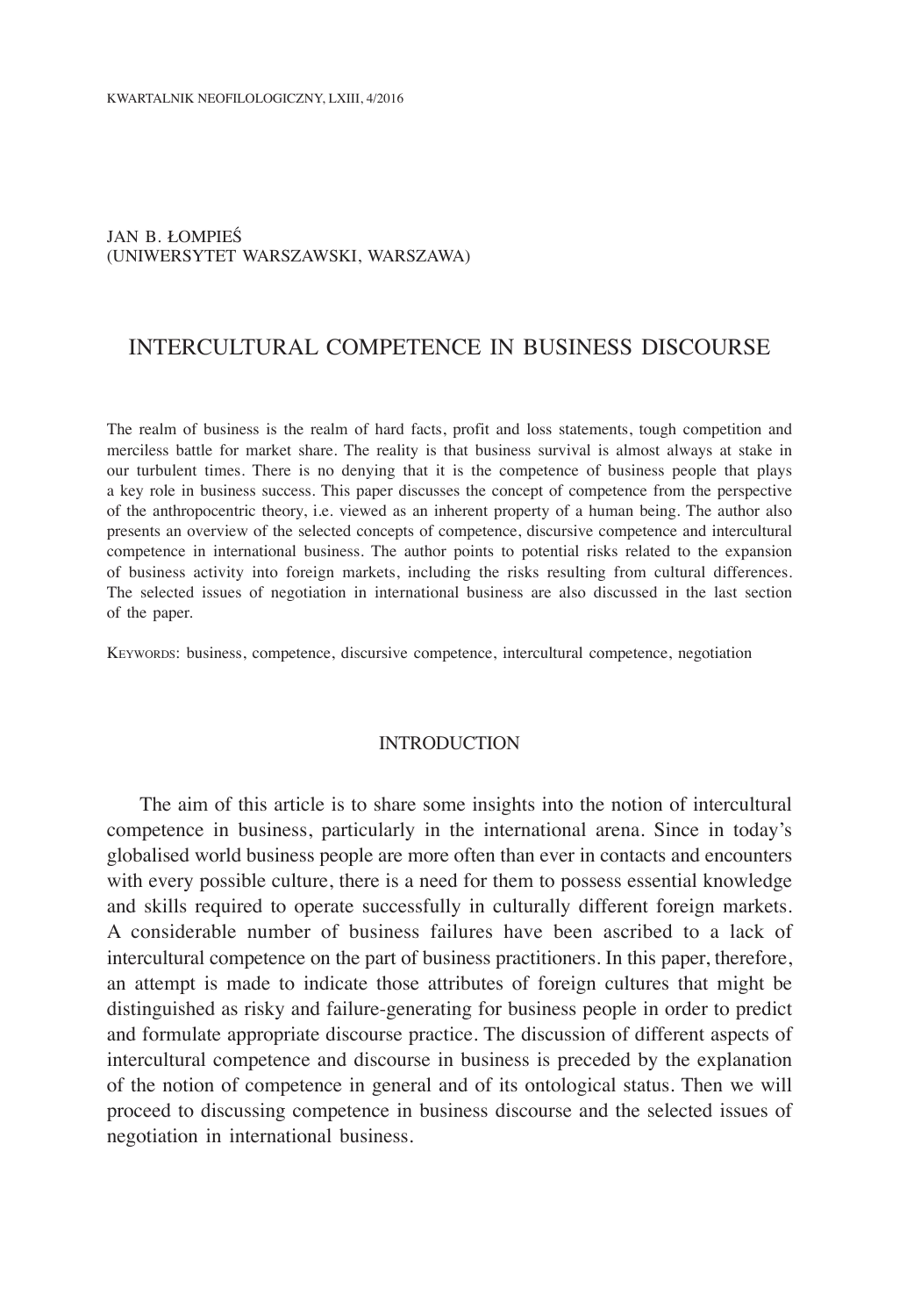## THE NOTION OF COMPETENCE

A linguist must not pass over the name of Noam Chomsky since it was this eminent scholar who introduced the notion of competence into linguistic terminology (1965: 4) as the ability of an ideal speaker-hearer to produce an unlimited string of sentences based on a limited amount of lexical items and grammatical rules. N. Chomsky distinguished *competence* and *performance*, presenting this differentiation as follows: "We thus make a fundamental distinction between competence (the speaker-hearer's knowledge of his language) and performance (the actual use of language in concrete situations)" (ibidem).

Such a concept of competence was criticized for the assumption based on an ideal speaker-listener having perfect linguistic knowledge, and being supposedly unaffected by situational factors in the course of their linguistic performance. American sociolinguist Dell Hymes, in particular, and also Polish linguist Franciszek Grucza argued that Chomsky's idealized speaker-listener concept entirely disregarded real-life communicative situation. According to F. Grucza (1988: 311), D. Hymes was right in pointing to the social factors of competence, and in making use of the term communicative competence, meaning not only in terms of conformity of utterances with formal linguistic rules, but also in terms of appropriateness to the situation and context of use.

It is true that the contribution of the mentioned American scholars was far from negligible; yet the fact remains that it was the Polish linguist, F. Grucza, who as early as in 1983, developed a consistent and original concept of linguistic and cultural competence within his anthropocentric theory of human languages. This theory holds, among other things, that man is in the center of anthropocentric linguistics as a language- knowledge- and culture generating human species (F. Grucza 1997: 15). People are carriers of their individually acquired language (idiolanguage), knowledge (idioknowledge) and culture (idioculture).

Based on F. Gruczas theory, we would also view the concept of competence through the lenses of anthropocentric theory and would regard competence as an inherent human quality, as is also the case with other human properties such as culture, knowledge and language. Similarly, competence is empirically nonobservable as such (cf. S. Grucza 2008: 108). This quality can only be identified by observing and analyzing its manifestations in the form of human acts, behaviors, human products and artifacts.

Any professional competence is displayed by an individual in the performance in a specific field and context (at a given place and time), which is to say that this notion is human-specific, domain-specific and context-specific as presented in Figure 1.

Before discussing intercultural competence in business discourse, it seems appropriate to identify and discuss the notion of competence in general along with its main constituent parts.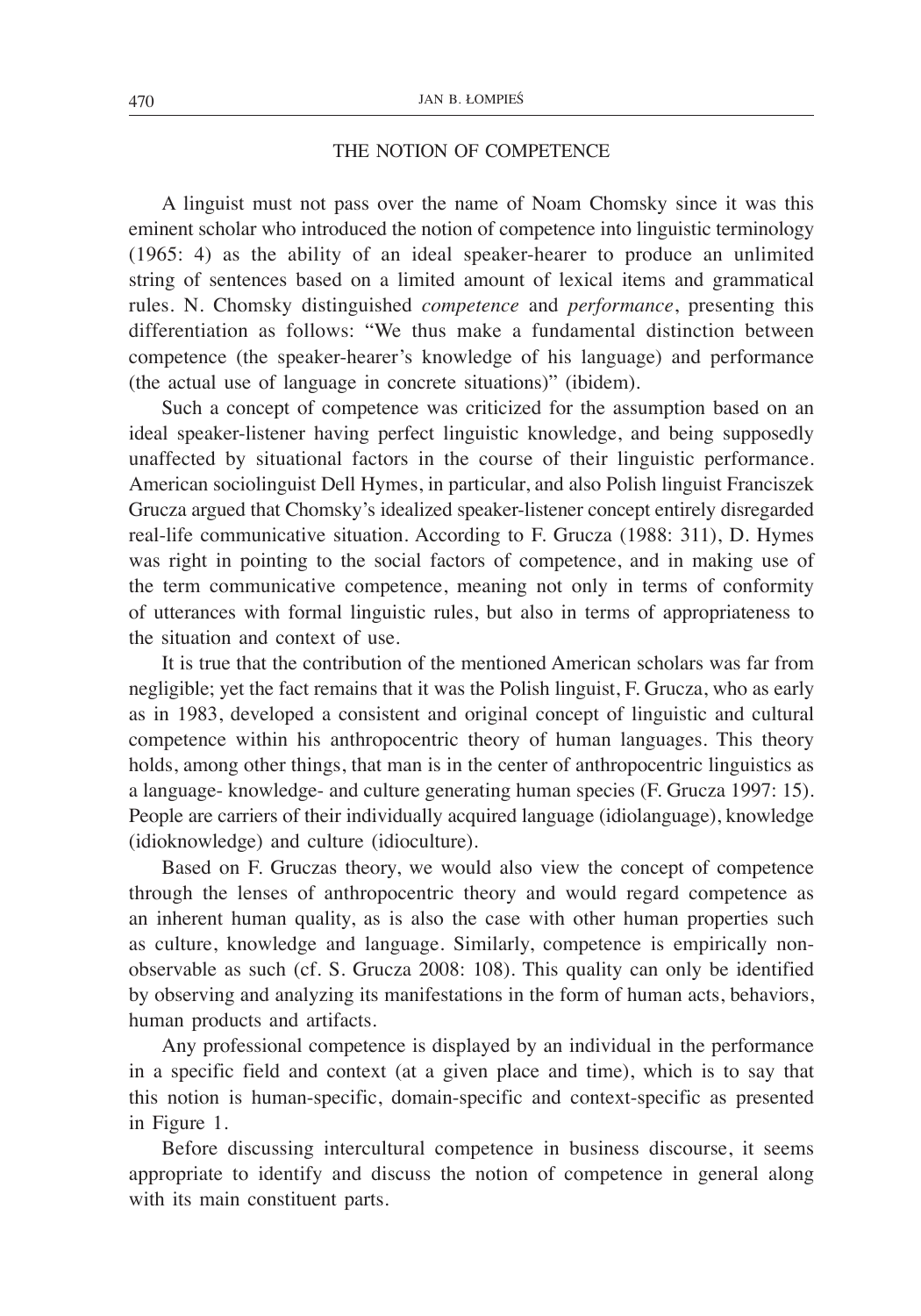

Figure 1. Competence as a human-specific, domain-specific and context-specific construct.

Competence is widely considered to be a multidimensional construct, however, a set of components making it up is still a controversial issue. Many, if not most, scholars point to its three major sets of components: knowledge, skills and behavioural factors such as attitude and personality traits, emotions or other psychological features (e.g. intelligence, concentration ability and memory). Needless to say that this list might be extended further, which would make however the whole notion of competence comparable to a bag of multiple and eclectic properties of different significance and nature. It would seem, therefore, sensible to examine this notion in its narrow or minimalistic sense before attempting to extend further the list of its components. Thus we would suggest that the point of departure in research on competence should rather be the set of its two core components, i.e. an individual's knowledge and skill in applying that knowledge in a certain professional field and context of activity. As T. Hyland rightly comments (1995: 47), there may be clearly "holistic" and "minimalistic" approaches to the issue of competence. This distinction appears to be valid for, at least, the following reasons:

- 1) Both components knowledge and skill are dynamic, i.e. changeable and modifiable as a result of human efforts to acquire knowledge and develop their skills. In contrast, personality traits are mainly inborn, genetically determined and relatively stable. Individuals who lack certain personality traits cannot easily acquire them (cf. L. O'Sullivan 1999). According to L. O'Sullivan, the existing research fails to distinguish between stable competencies (e.g. personality traits) and dynamic ones (ibidem).
- 2) The impact of psychological components on competence formation seems to be less significant in comparison to much greater importance of knowledge and skill.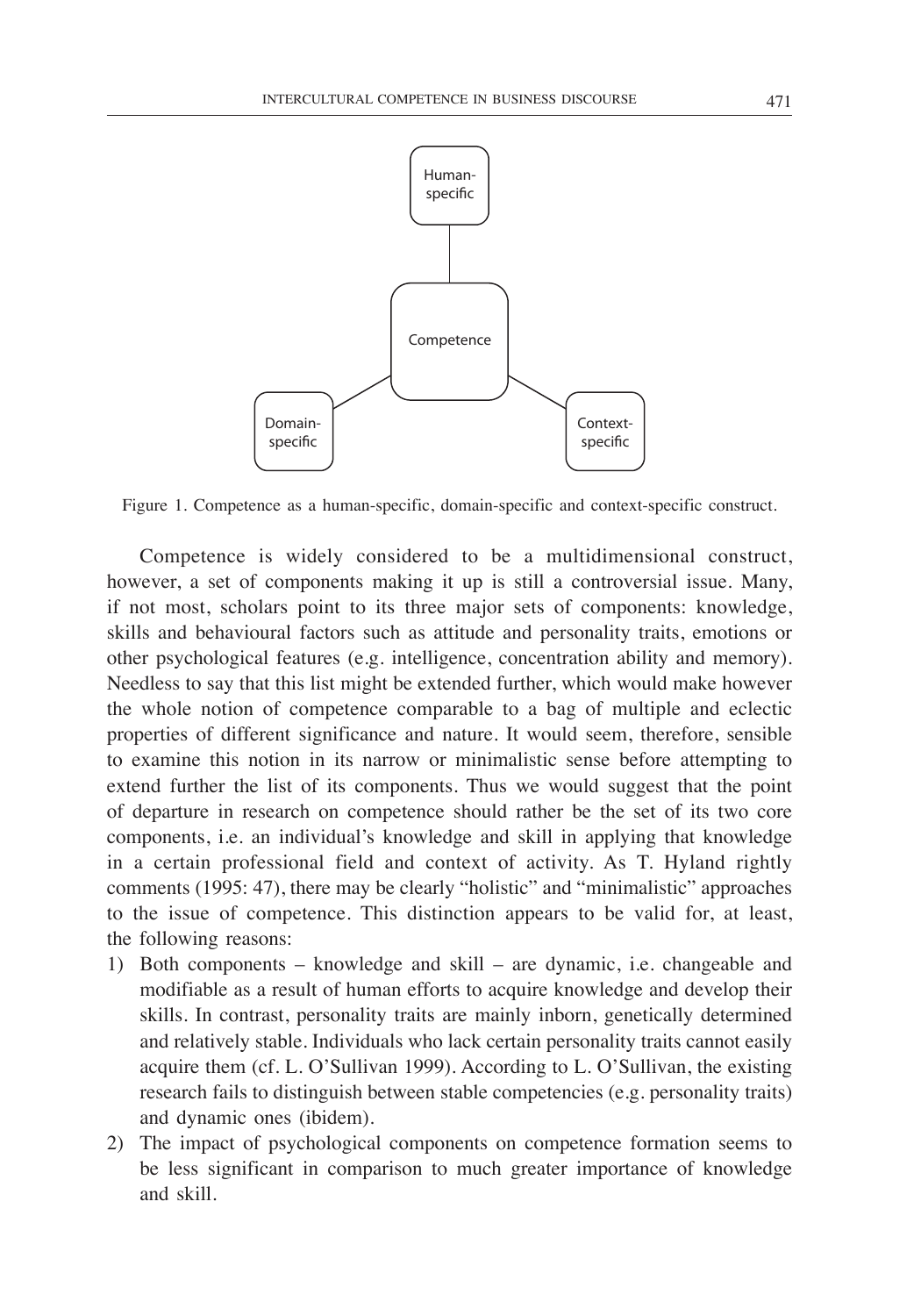Some scholars perceive competence as a pyramid whose foundation is made up of basic knowledge, which is becoming more advanced when moving upwards, and reaching the level of proficiency at the top. Such a pyramid is shown in Figure 2.



Figure 2. Miller's pyramid presenting an integrated picture of competence (cf. G.E. Miller 1990: 563ff).

In Miller's pyramid presented in Figure 2, competent individuals not only know how to act, but they are also able to demonstrate their skill and proficiency. The whole pyramid represents the ultimate competence composed of both knowledge and skill developed to the extent necessary to ensure successful performance in a given domain. Professional domains require both knowledge and skill but in some professions the significance of these two components appears to be unequal.

In addition, these two core components of competence, i.e. knowledge and skill, differ from each other in some respects. Competence, as noted before, is a construct that is empirically non-observable as such (cf. S. Grucza 2008: 108). We can identify competence and assess individuals as competent by observing and analysing the manifestations of this competence in the form of their acts, behaviours, their products or artifacts. Competence of competent individuals may be displayed in their regular performing a specified task or a set of tasks in a particular domain to an agreed or at least satisfying standard.

What is more, neither competence nor knowledge is transferable from one individual to another. The so-called transfer of competence or knowledge from one human being to another should be regarded only as a metaphor. This conviction is in line with F. Grucza's anthropocentric theory and follows from the fact that neither of these properties may be acquired in other way than through an individual's own cognitive and practical exercise.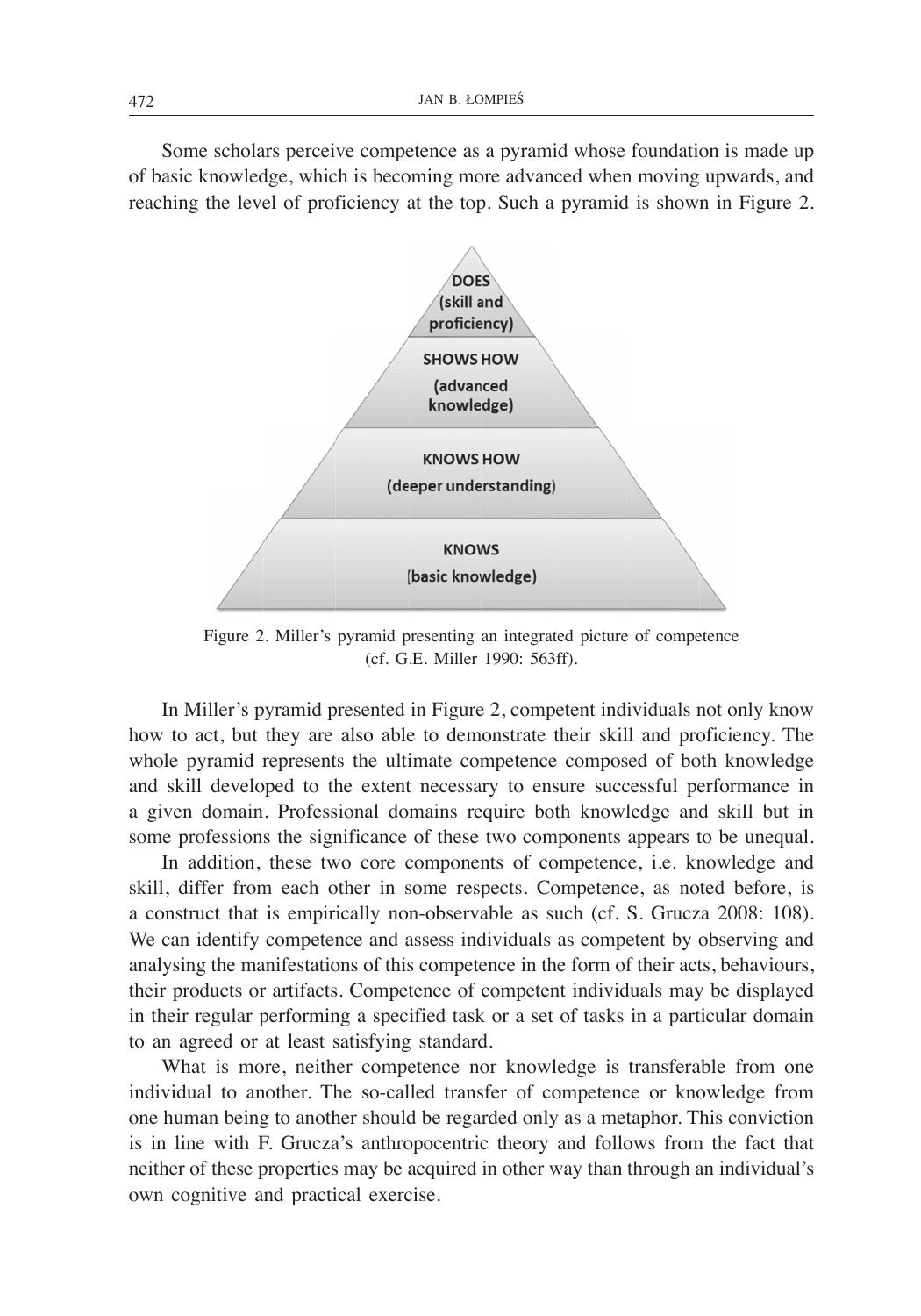Skills may be demonstrated and displayed in action, while knowledge is nonobservable and may be externalized in language, more precisely in externalized oral or written texts. On the other hand, a certain amount of knowledge is an important prerequisite for skill development. Considerable amount of knowledge is probably the most desired competence component in the area of science, academia and research. Furthermore, knowledge is to some extent objectively (with the exception of the so-called silent knowledge) measurable, while skill is rather not (with the exception of some sports disciplines).

American scholars, J.P. Johnson, T. Lenartowicz, S. Apud (2006), quote convincing arguments in support of this statement, by exemplifying the occupations and professions where skill is of relatively greater importance, as for instance in the profession of a surgeon or a pilot. In order to obtain a pilot's licence, one must pass two examinations: first the written one, where the candidates can demonstrate their knowledge of aviation and flying. Then the candidates have to display their skill in flying a plane. The knowledge of a candidate can be assessed in a classroom situation, but the skill requires an examiner to evaluate the candidate in the air, and if necessary, to take over the controls since crashing a plane is not an option (cf. J.P. Johnson, T. Lenartowicz, S. Apud (2006)). The conclusion suggests itself that in some areas of human activity it is the skill that is the most important constituent part of competence.

Last but not least, it seems worthy of mention here that the ontological assumption of competence, as residing in a human being, makes it incompatible with the practice of applying this notion to inanimate constructs or collective structures such as organisations, enterprises or other forms of human activity.

# BUSINESS DISCOURSE AND DISCURSIVE COMPETENCE IN INTERNATIONAL BUSINESS

"Business discourse is all about how people communicate using talk or writing in commercial organizations in order to get their work done" (Bargiela-Chiappini/ Nickerson/ Planken 2007: 3). It seems, however, that the authors of this definition fail to mention at least one fundamental feature of any discourse, which is an interaction between its participants. In addition, business discourse refers to the interaction conducted not only within organizations. In today's globalised world, international business contacts and encounters are becoming increasingly common, which inevitably results in additional risks and threats.

Since an exhaustive discussion of discourse goes beyond the scope of this paper, we would refer to S. Grucza's succinct definition according to which discursive competence comprises the abilities of specialists to conduct effectively verbal interaction, i.e. dialogue, debate or polemics related to business (cf. 2008: 110).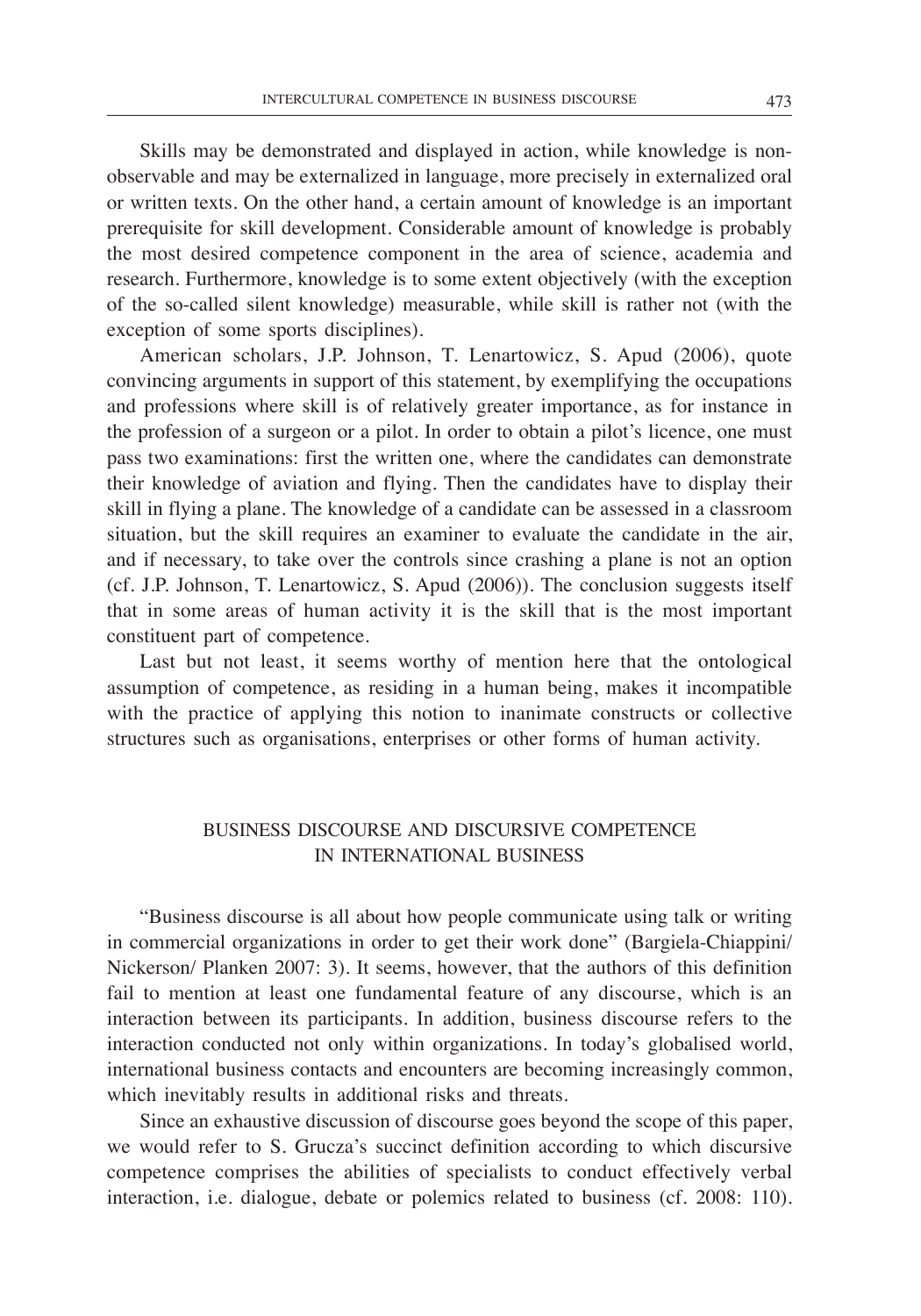Business discourse may be found among all the traditionally mentioned types of discourse such as argumentation, narration, description and exposition. It seems, however, that it is argumentative discourse that predominates in business encounters and also in written business texts. While it is true that effective communication and argumentation of business people plays a vital role in ensuring successful business operation, the fact remains that linguists should not limit themselves to descriptions of the existing *status quo*. As S. Grucza comments, linguists should also strive to investigate the underlying reasons for effective or ineffective communication occurring among specialists (S. Grucza 2008: 111).

Admittedly, the research in the field of argumentation, referred to as pragmadialectics, was already undertaken by F. Hans van Eemeeren in the early eighties of the 20th century. Argumentation was understood, according to pragma-dialectical definition by Frans van Eemeren, as a complex speech act aimed at justifying or refuting a standpoint in order to convince the interlocutor of the acceptability or unacceptability of that standpoint (van Eemeren and Houtlosser 2002: 14). In the beginning, this line of research was focused mainly on effective argumentative discourse in the legal context. It was not until the beginning of the  $21<sup>st</sup>$  century that this school of thought attempted to engage in research on argumentative discourse in business, which was also called as a bargaining discourse. A bargaining model of discourse in business assumes that the basis for conflict is not as much a contradiction of facts or values as it is a conflict of interests (cf. Jacobs and Aakhus 2002: 30-40). The model of argumentative discourse in international business additionally comprises the component of possible cultural conflicts as is shown in Figure 3.



Figure 3. A pyramid of discourse indicating the passage from general to argumentative discourse in international business.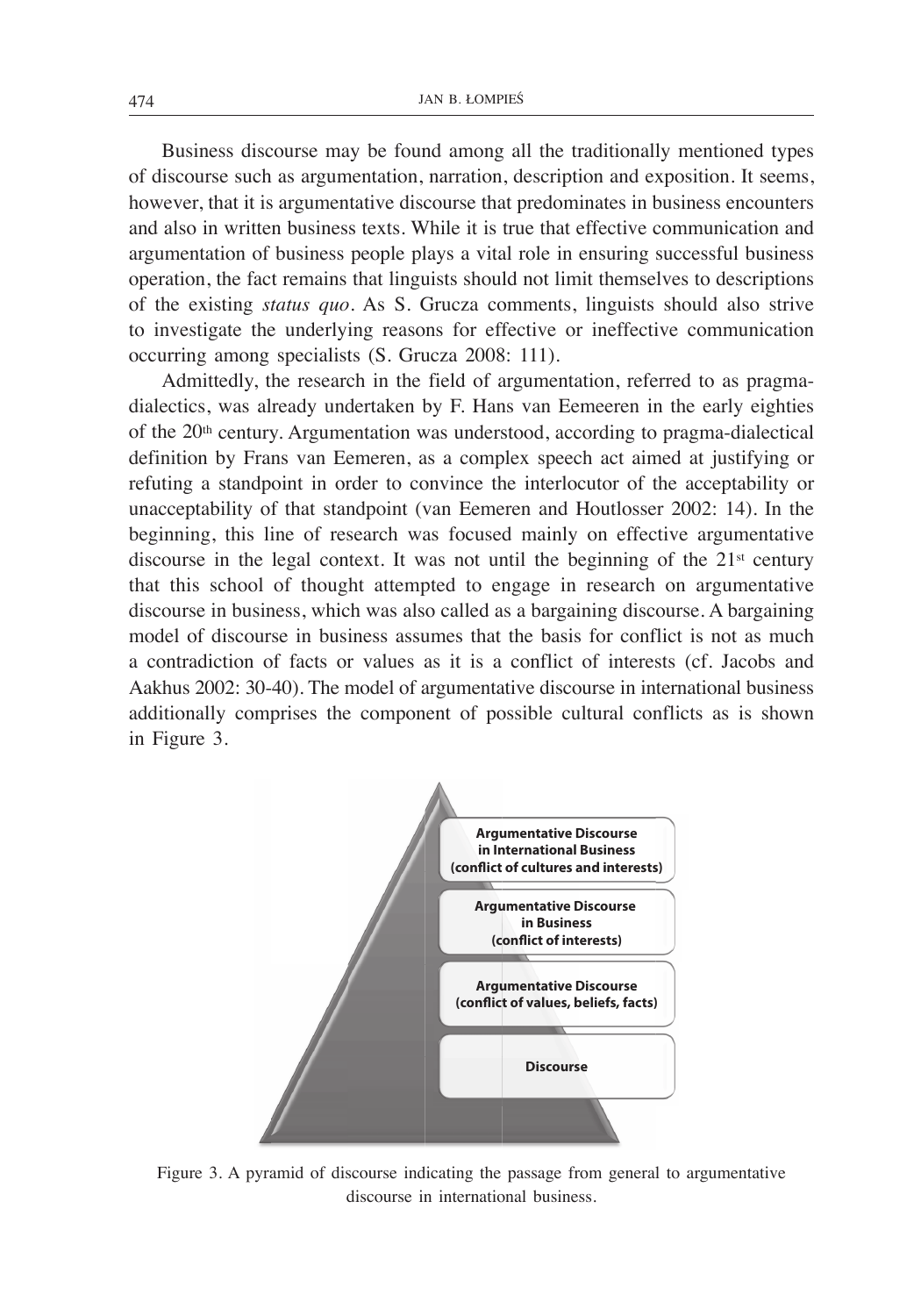Any business discourse is composed of a sequence of speech acts performed interactively in business settings, and with the option of entering into negotiation. In fact, almost every aspect of business discourse involves a certain amount of bargaining or negotiation, the mastery of which seems to be essential to business success. But it is intercultural negotiations that pose the biggest challenge to any business enterprise seeking to enter foreign markets. Businessmen operating in an international arena have to acquire additional components of competence, i.e. knowledge and skill in dealing with foreign cultures. This aspect will be expanded on in the next section.

## INTERCULTURAL COMPETENCE AND POTENTIAL RISKS IN INTERNATIONAL BUSINESS

Research on intercultural competence in business was motivated primarily by practical needs and concerns of business people and business organisations. Attempting to create an all-embracing definition of such an intangible thing as intercultural competence in such a variety of settings and cultures appears to be an overwhelming goal. The most comprehensive work so far on this subject, which is "The Sage Handbook of Intercultural Competence" (2009) edited by Darla K. Deardoff, provides the review of over twenty definitions and models of intercultural competence.

Before moving on to the discussion of the selected theories and definitions suggested by other scholars, it seems appropriate to refer to S. Grucza's remarks in this respect. According to this scholar (S. Grucza 2013: 112ff), we should always bear in mind that culture exists exclusively in our minds, more precisely in our brains, as our inherent property, i.e. as idioculture. What can be deduced from this assertion is that there are as many specific cultures as there are people on our planet. What is more, some details of theories and scholarly assumptions meticulously ascribing certain cultural traits to specific regions or countries may turn out invalid for different reasons at the bargaining table (e.g. when someone is born in one culture but educated in another). Hence, these theories should be treated cautiously, and with a proverbial pinch of salt.

Among the most widely recognized theories, which are relevant to business practices, undoubtedly E.T. Hall's theory of high- and low-context cultures should be mentioned in the first place. The American anthropologist Edward T. Hall is known for developing the concepts of high- and low-context cultures as important factors contributing to the manner of expressing and communicating ideas. The concept of cultural contexts also applies to the way and style in which people in diverse cultures express themselves in spoken and written communication, as well as it indicates the possible attitude towards the rules of the law. In low-context cultures,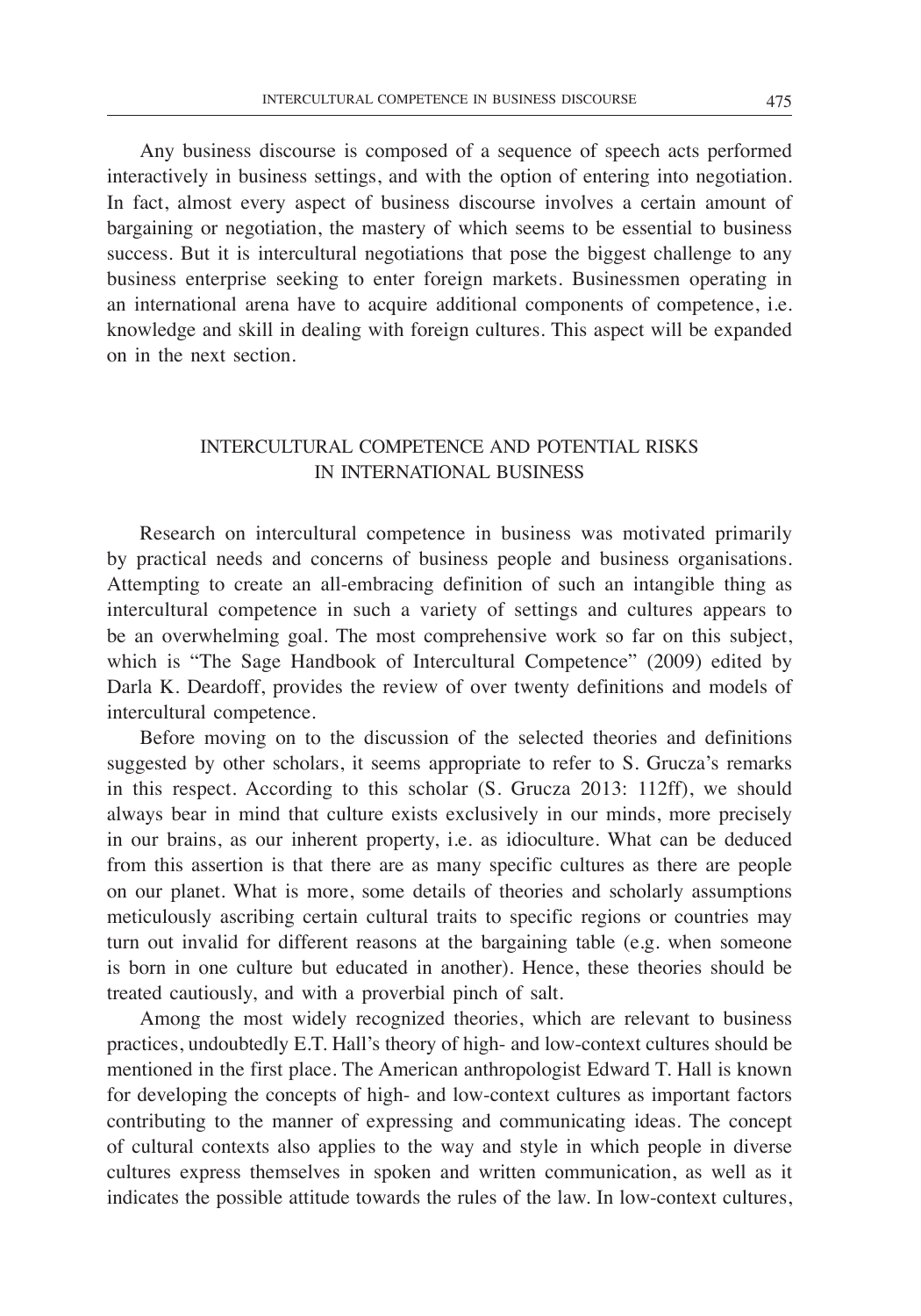communication is oriented towards a direct, clear and precise verbal message, while non-verbal messages are of significantly lesser importance. Directness in low-context cultures is considered to be a virtue, while indirectness may even be regarded as a waste of time and as trying other people's patience.

Differences in attitudes to the written word, contractual agreements and the rules of the law are also significant when comparing low-context cultures (with their strong emphasis on the written word) and high-context cultures (with relatively weak emphasis on the written word), and these differences must not be ignored by business people trading across the borders and cultures.

Therefore, in the light of Hall's theory, when doing business across cultures, it is very important to pay attention to high- and low-context cultures that are manifested through the actions of our business partners. The distinction between these two contextual dimensions is central to understanding the significant part of cultural differences in the world. E.T. Hall examined these differences according to the levels of context in several countries and ranked these countries as presented in Figure 4 below.



Figure 4. Ranking of the selected countries according to the level of cultural context (adapted from M.B. Goodman 2013: 30).

As to the definitions of international competence that have certainly gained wide recognition, let me quote the following three definitions:

1. "Knowledge of others; knowledge of self; skills to interpret and relate; skills to discover and/or to interact; valuing others' values, beliefs, and behaviors; and relativizing one's self. Linguistic competence plays a key role" (Byram 1997: 34).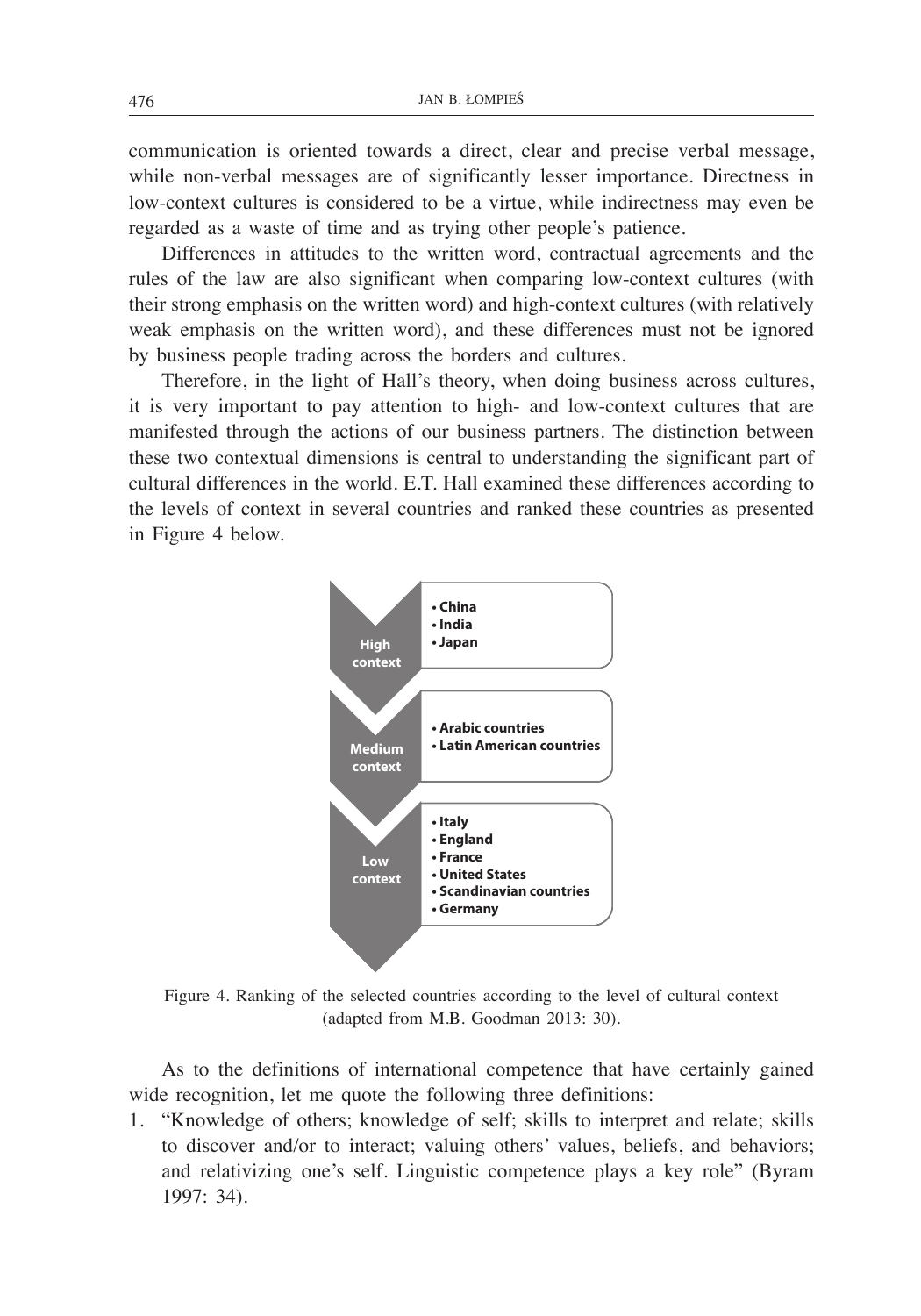- 2. "World knowledge, foreign language proficiency, cultural empathy, approval of foreign people and cultures, ability to practice one's profession in an international setting" (Lambert 1994, as cited in Deardorff 2006: 247).
- 3. "The ability to communicate effectively and appropriately in a variety of cultural contexts" (Bennett 2007, as cited in M. Moodian 2009: 127-128).

Several scholars have developed definitions of intercultural competence that are more general and lengthy, but contain some important additional elements. These definitions included such components as the cultural awareness, valuing and understanding cultural differences; experiencing other cultures and self-awareness of one's own culture. These elements highlight the underlying importance of cultural awareness, both of one's own as well as others' cultures, which is an additional contributory factor to business peoples' success. Irrespective of three dimensions of risk (financial, commercial and country risk) that businesses always face while developing sales in the domestic market, there is an additional risk for businesses trying to conquer foreign markets. The point is that potential business risks may obviously be higher when dealing and negotiating with representatives of unfamiliar cultures. In Figure 5, these four dimensions of risk are presented, indicating the main sources of risk for each dimension.



Figure 5. Potential risks borne by enterprises entering foreign markets.

As is shown in Figure 5, culture risk involves miscommunication and mismanagement of relations with foreign business partners, which may be attributed to the lack of knowledge and skill in dealing with foreign culture. Therefore, there is a necessity for risk and opportunity assessment before embarking on any business expansion into foreign markets. Such an expansion requires an in-depth preparation of business activities that should be appropriately adapted to the foreign market culture, to say nothing of foreign customs, rules and business regulations.

In a wide spectrum of possible business activities and encounters with the representatives of foreign cultures there are, however, quite specific types of discourse that pose tough challenge for business people, namely business negotiations.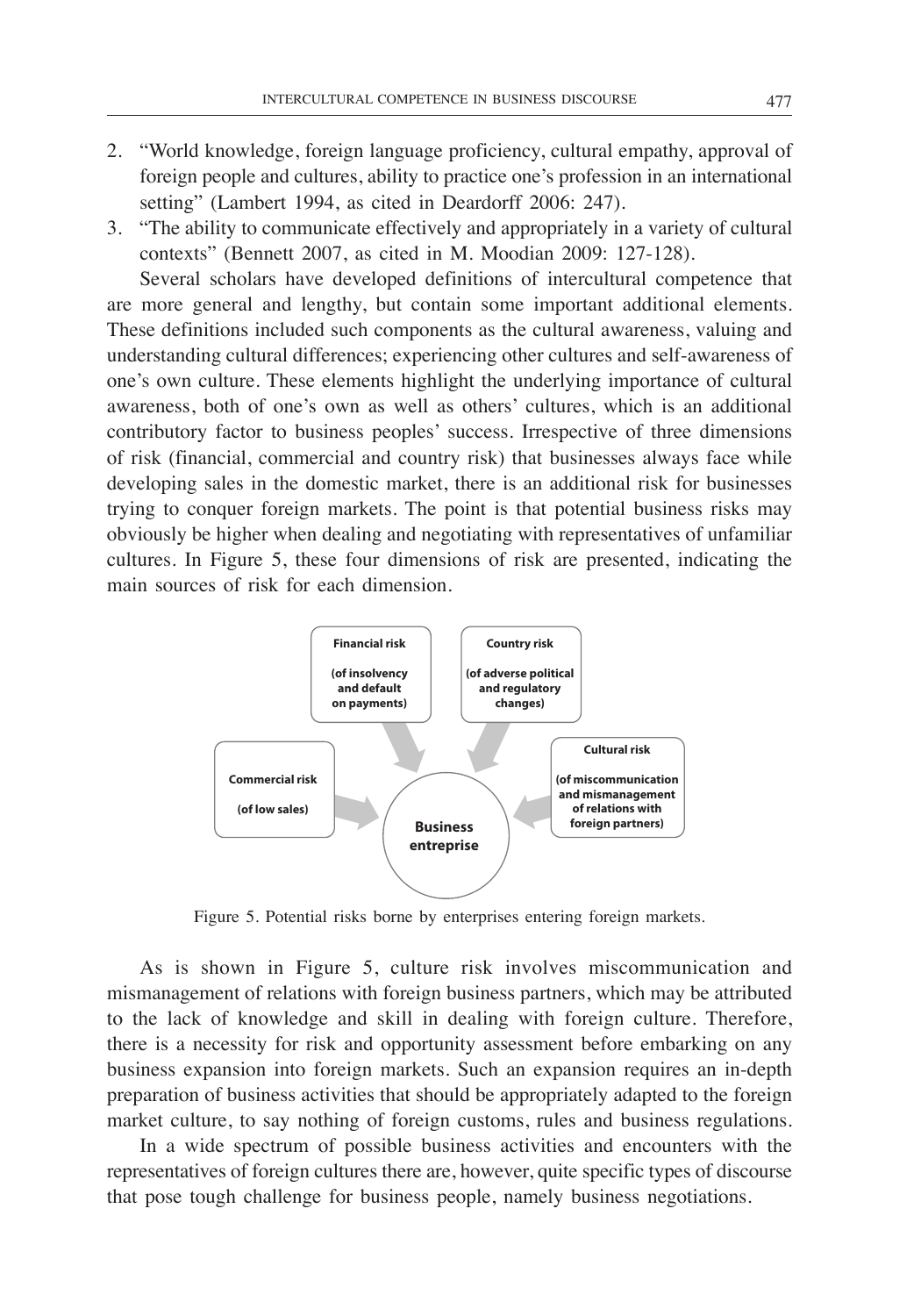## NEGOTIATIONS ACROSS CULTURES

People from different cultures place a different emphasis or attribute different meaning to the negotiation process and style. Negotiation is considered in some cultures to be a sign of weakness. Even the level of aversion to negotiation is indicative of specific culture. In the United Kingdom, for example, 97% of people accept the buyer's first offer; in the United States, it is down as low as 17% in some commodity groups and in Australia, it is around 30% (Kennedy 2009).

Richard D. Louis (2006: 165ff) highlights the importance of the social setting in certain cultures, which he describes as follows:

- The French, most Latin Americans and the Japanese regard a negotiation as a social ceremony to which important consideration of venue, participants, hospitality protocol time scale, courtesy of discussion and the ultimate significance of the session are attached. The Japanese also view the session as an occasion to ratify ceremonially decisions that have previously been reached.
- Americans, Australians, Britons and Scandinavians have a much more pragmatic view and are less concerned about the social aspects of business meetings. They generally want to get the session over as quickly as possible, with entertaining and protocol kept to a minimum.
- The Germans and Swiss are somewhere in between.

There is vast literature about negotiation, but only a small fraction is focused on its process. Most books and studies are goal-oriented, and discuss primarily the possible outcome of negotiation. It was not until the nineties of the 20<sup>th</sup> century that a growing number of researchers started to investigate business negotiation as a process and a subtype of business discourse.

A pioneering study and arguably one of the most comprehensive to date works in the field is "The Discourse of Business Negotiation" edited by K. Ehlich and J. Wagner (1995). The authors of papers contained in this book also attempt to draw on the linguistic pragmatics, but unlike F. Hans van Eemeren, they investigate the concept of *face* in the sense elaborated by P. Brown and S. Levinson (cf. Villemoes 1995: 291-312). As in pragma-dialectical model of a bargaining discourse, business negotiation is viewed as a potentially conflictive situation, but instead of logical and rational approach typical of Western argumentation theories, Brown and Levinson's politeness theory is suggested here as a possible theoretical framework for the analysis of business interactions during the negotiation process (ibidem: 302ff).

A. Villemoes and other authors remind us that according to Brown and Levinson, the factor regulating all interaction is *face* in its two aspects, namely *positive face* meaning the positive consistent self-image that people have and their desire to be appreciated and approved of by at least some other people, and *negative face*, i.e. a person's need not to be intruded upon in her or his privacy.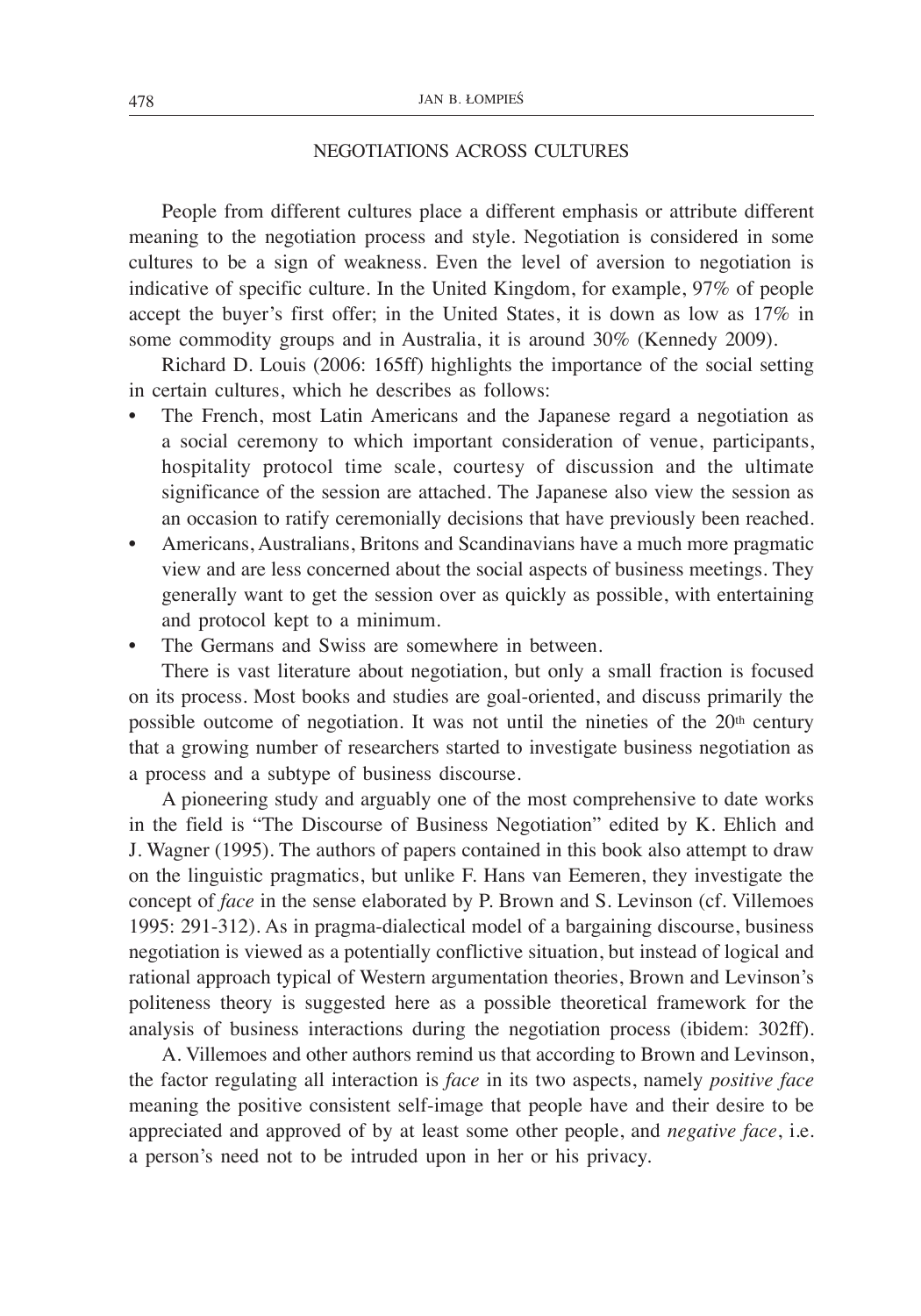This approach seems particularly useful in investigating different aspects of intercultural negotiations in international business where the representatives of two cultures sitting at the bargaining table make attempts to achieve their contradictory goals driven by different backgrounds and different cultural motives. In such situations there is indeed great potential for losing the *face* and triggering strong emotions often leading to failure.

In Brown and Levinson's theory, even everyday communication is potentially antagonistic and face threatening, to say nothing of negotiations. In point of fact, observations of businessmen during negotiations suggest that representatives of some cultures are more concerned about face needs that representatives of other cultures (cf. Wijst and Ulijn 1995: 313).

P. Wijst and J. Ulijn also conclude that Brown and Levinson's theory may provide a promising tool to analyse the linguistic behaviours of negotiators coming from different cultures (ibidem: 347). In addition, these authors draw, another and important conclusion from their observations, namely the significance of language proficiency. The fluency in the language of negotiations contributes significantly to the successful outcome and the factor of language proficiency has to be taken into account in further analyses of intercultural negotiations (ibidem: 346).

Already ancient rhetoricians – predecessors of today's negotiators – strongly believed that language was a potent means of persuasion provided that the speaker had ready supply of lexical items and expressions appropriate in a given situation. A lack of language proficiency may render even knowledgeable negotiator ineffective in intercultural business negotiation and discourse.

## CONCLUDING THOUGHT

The analysis of unresolved problems and dilemmas should always be the focus of scientific research. The challenging and unresolved problems that humans now face seem to be multiplying faster than our ability to manage them. At the global arena we are witnessing diverse, often unfortunate effects of globalization, accelerated technological progress, mismanaged multiculturalism, cultural clashes and massive migrations that may pose unprecedented threats and are likely to undermine European and not only European security. These and many other unresolved problems provoke reflection on the scarcity of still another type of competence, namely supranational competence to manage world affairs and global risks in order to ensure safe existence for the human race.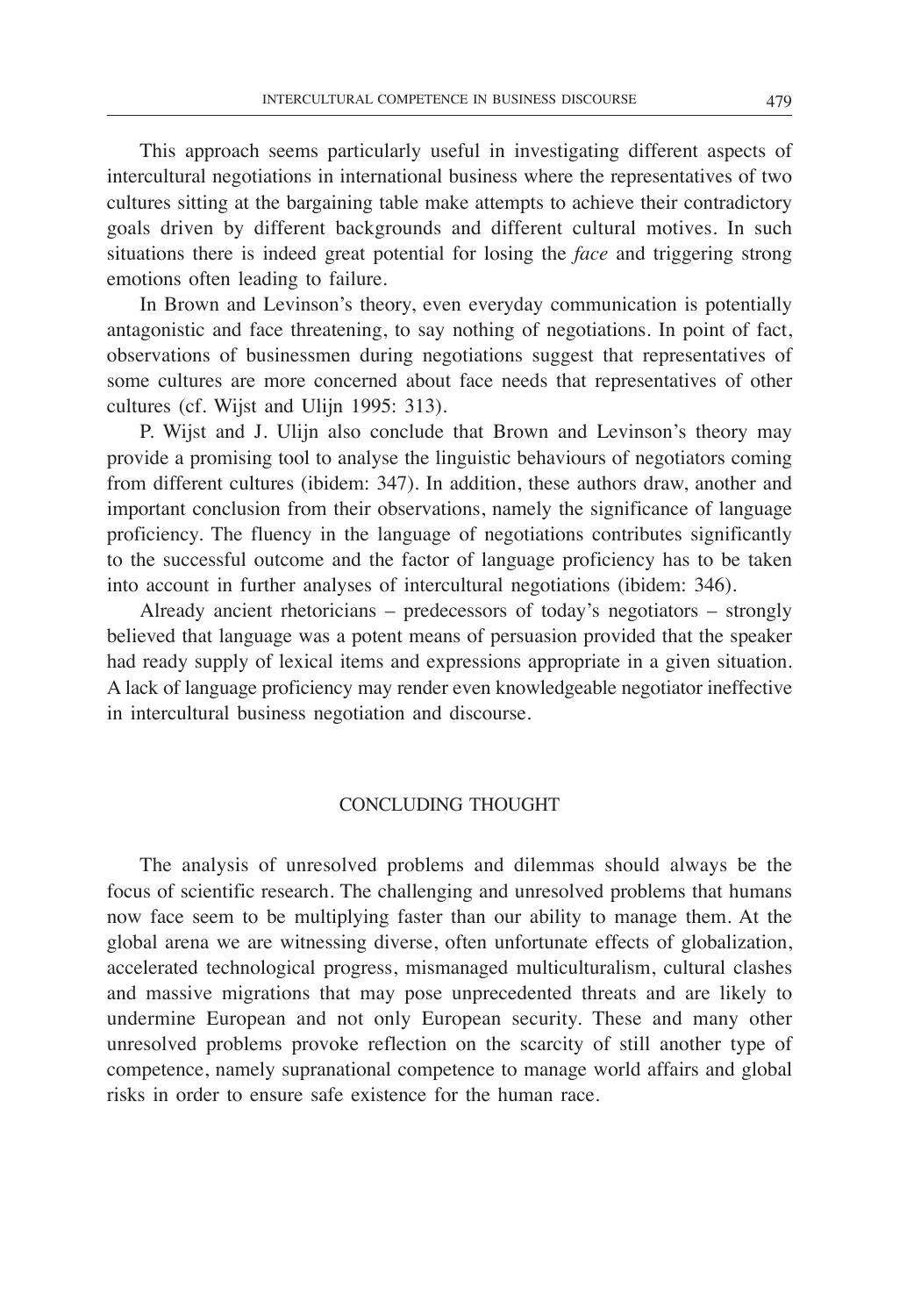### **REFERENCES**

- ALNAIJAR, J. (2016): *Communication Audit in Globally Integrated R&D Project Teams. A Linguistic Perspective*, Frankfurt a. M., Peter Lang (Warschauer Studien zur Germanistik und zur Angewandten Linguistik 23).
- BARGIELA-CHIAPPINI, F./ NICKERSON, C./ PLANKEN, B. (2007): *Business Discourse*, Basingstoke/UK.
- BROWN, P./ LEVINSON, S.C. (1978/2013): *Politeness. Some universals in language use*, Cambridge/ UK.
- BYRAM, M. (1997): *Teaching and Assessing Intercultural Communicative Competence*, Clevedon/ UK: Multilinugual Matters.
- BYRAM, M./ NICHOLS, A./ STEVENS, D. (2001): *Developing Intercultural Competence in Practice*, Clevendon/UK.
- CHOMSKY, N. (1965): *Aspects of the Theory of Syntax*, Cambridge, Massachusetts.
- DEARDOFF, D.K. (2006): "Identification and Assessment of Intercultural Competence as a Student Outcome of Internationalization", in: *Journal of Studies in International Education*  No 10/2006, 241-263.
- DEARDOFF, D.K. (ed.) (2009): *The Sage Handbook of Intercultural Competence*, Thousand Oaks, California.
- EEMEREN, F.H. VAN/ HOUTLOSSER, P. (2002): "Strategic maneuvering with the burden of proof", in: EEMEREN, F.H. VAN (ed.): *Advances in Pragma-Dialectics*, Amsterdam.
- EHLIH, K./ WAGNER, J., (1995): *The Discourse of Business Negotiation*, Berlin/New York.
- FISHER, R./ URY, W. (2011): *Getting to Yes. Negotiating Agreement Without Giving In*, London. FURNHAM, A. (2003): *The Incompetent Manager*, London and Philadelphia.
- GELFAND, M.J./ BRETT, J.M. (2004): *The Handbook of Negotiation and Culture*, Stanford.
- GOODMAN, M.B., (2013): *Intercultural Communication for Managers*, New York.
- GRUCZA, F. (1983): *Zagadnienia metalingwistyki. Lingwistyka jej przedmiot, lingwistyka stosowana*, Warszawa.
- GRUCZA, F. (1988): "Zum Begriff der Sprachkompetenz, Kommunikationskompetenz und Kulturkompetenz", in: HONSZA, N./ ROLLOF, H.-G. (eds): *Das eine Nation die andere verstehen möge*, Amsterdam, 309-331.
- GRUCZA, F. (1997): "Języki ludzkie a wyrażenia językowe, wiedza a informacja, mózg a umysł ludzki", in: GRUCZA, F./ DAKOWSKA, M. (eds): *Podejście kognitywne w lingwistyce, translatoryce i glottodydaktyce*, Warszawa, 7-21.
- GRUCZA, S. (2008): *Lingwistyka języków specjalistycznych*, Warszawa.
- HYLAND, T. (1995): "Behaviourism and the Meaning of Competence", in: HODKINSON, P./ ISSITT, M. (eds.): *The Challenge of Competence*, London/ New York, 44-57.
- JACOBS, S./ AAKHUS, M. (2002): "How to resolve a conflict: Two models of dispute resolution", in: EEMEREN, F.H. VAN (ed.): *Advances in Pragma-Dialectics*, Amsterdam, 29-44.
- JOHNSON, J.P./ LENARTOWICZ, T./ APUD, S., (2006): "Cross-cultural Competence in International Business: Toward a Definition and a Model", in: *Journal of International Business Studies*  37, 525-543.
- LEIBA-O'SULLIVAN, S. (1999): "The Distinction between Stable and Dynamic Cross-cultural Competencies: Implications for Expatriate Trainability", in: *Journal of International Business Studies* No 30, 709-725.
- LEWIS, R.D. (2007): *When Cultures Collide*, Boston/ New York.
- LUSTIG, M.W./ KOESTER, J. (2013): *Intercultural Competence: Interpersonal Communication Across Cultures*, Boston.
- ŁOMPIEŚ, J.B. (2014): "Im Dschungel der Kompetenzen. Überlegungen zur Pragmatik der Geschäftstätigkeit", in: GRUCZA, S./ WIERZBICKA, M./ ALNAJJAR, J./ BĄK, P. (eds): *Polnischdeutsche Unternehmenskommunikation*, Frankfurt am Main, 119-122.